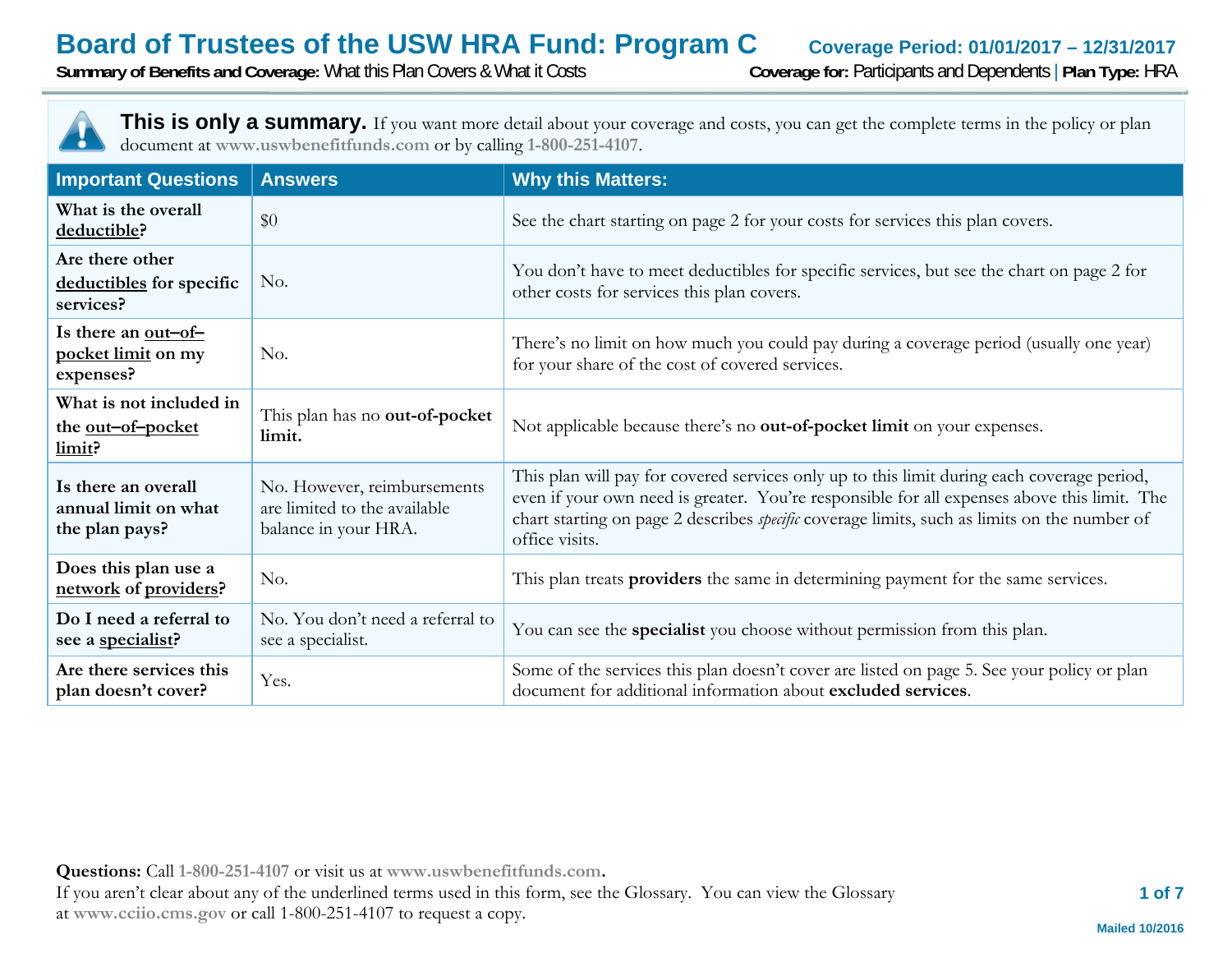**Summary of Benefits and Coverage:** What this Plan Covers & What it Costs **Coverage for:** Participants and Dependents | **Plan Type:** HRA



- 0 **Coinsurance** is *your* share of the costs of a covered service, calculated as a percent of the **allowed amount** for the service. For example, if the plan's **allowed amount** for an overnight hospital stay is \$1,000, your **coinsurance** payment of 20% would be \$200. This may change if you haven't met your **deductible**.
- The amount the plan pays for covered services is based on the **allowed amount**. If an out-of-network **provider** charges more than the **allowed amount**, you may have to pay the difference. For example, if an out-of-network hospital charges \$1,500 for an overnight stay and the **allowed amount** is \$1,000, you may have to pay the \$500 difference. (This is called **balance billing**.)
- $\bullet$ Your cost sharing does not depend on whether a provider is in a network.

| <b>Common</b><br><b>Medical Event</b>                                          | <b>Services You May Need</b>                     | <b>Your Cost</b>                                                                                                                      | <b>Limitations &amp; Exceptions</b>                                                                                                                   |
|--------------------------------------------------------------------------------|--------------------------------------------------|---------------------------------------------------------------------------------------------------------------------------------------|-------------------------------------------------------------------------------------------------------------------------------------------------------|
| If you visit a health<br>care provider's office                                | Primary care visit to treat an injury or illness | 100%- However, qualified Medical<br>Expenses that are not paid by any<br>other health care coverage may be<br>reimbursed by your HRA. | Must be Internal Revenue Code Section<br>$213(d)$ expense; only reimbursed up to<br>the amount available in your HRA at the<br>time of reimbursement. |
| or clinic                                                                      | Specialist visit                                 | Same as above.                                                                                                                        | Same as above.                                                                                                                                        |
|                                                                                | Other practitioner office visit                  | Same as above.                                                                                                                        | Same as above.                                                                                                                                        |
|                                                                                | Preventive care/screening/immunization           | Same as above.                                                                                                                        | Same as above.                                                                                                                                        |
| If you have a test                                                             | Diagnostic test (x-ray, blood work)              | Same as above.                                                                                                                        | Same as above.                                                                                                                                        |
|                                                                                | Imaging (CT/PET scans, MRIs)                     | Same as above.                                                                                                                        | Same as above.                                                                                                                                        |
| If you need drugs to                                                           | Generic drugs                                    | Same as above.                                                                                                                        | Same as above.                                                                                                                                        |
| treat your illness or                                                          | Preferred brand drugs                            | Same as above.                                                                                                                        | Same as above.                                                                                                                                        |
| condition<br>More information                                                  | Non-preferred brand drugs                        | Same as above.                                                                                                                        | Same as above.                                                                                                                                        |
| about <b>prescription</b><br>drug coverage,<br>please call 1-800-251-<br>4107. | Specialty drugs                                  | Same as above.                                                                                                                        | Same as above.                                                                                                                                        |

**Questions:** Call **1-800-251-4107** or visit us at **www.uswbenefitfunds.com.**  If you aren't clear about any of the underlined terms used in this form, see the Glossary. You can view the Glossary at **www.cciio.cms.gov** or call 1-800-251-4107 to request a copy.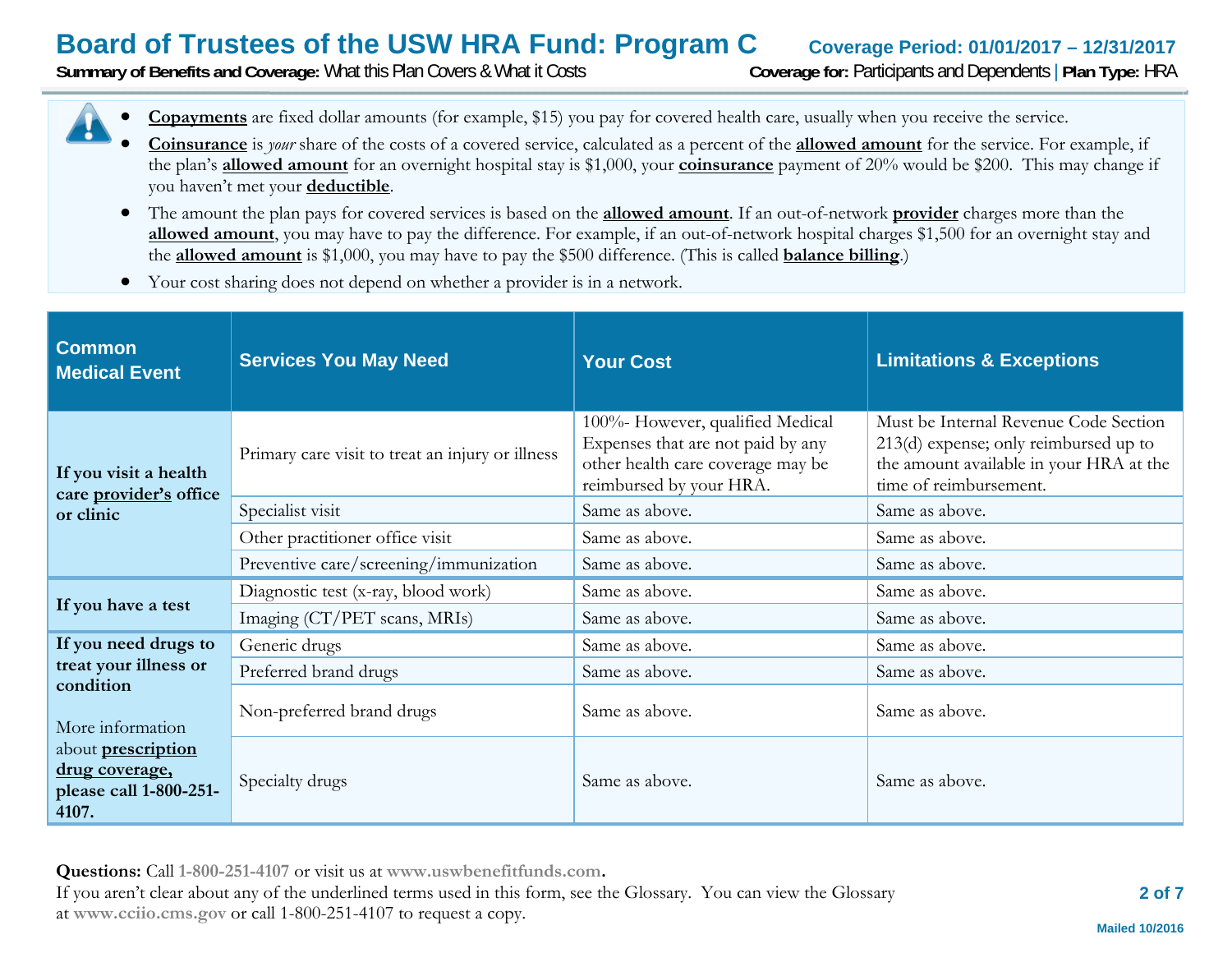**Summary of Benefits and Coverage:** What this Plan Covers & What it Costs **Coverage for:** Participants and Dependents | **Plan Type:** HRA

| <b>Common</b><br><b>Medical Event</b>                                   | <b>Services You May Need</b>                   | <b>Your Cost</b> | <b>Limitations &amp; Exceptions</b> |
|-------------------------------------------------------------------------|------------------------------------------------|------------------|-------------------------------------|
| If you have                                                             | Facility fee (e.g., ambulatory surgery center) | Same as above.   | Same as above.                      |
| outpatient surgery                                                      | Physician/surgeon fees                         | Same as above.   | Same as above.                      |
| If you need                                                             | Emergency room services                        | Same as above.   | Same as above.                      |
| immediate medical                                                       | Emergency medical transportation               | Same as above.   | Same as above.                      |
| attention                                                               | Urgent care                                    | Same as above.   | Same as above.                      |
| If you have a                                                           | Facility fee (e.g., hospital room)             | Same as above.   | Same as above.                      |
| hospital stay                                                           | Physician/surgeon fee                          | Same as above.   | Same as above.                      |
| If you have mental                                                      | Mental/Behavioral health outpatient services   | Same as above.   | Same as above.                      |
| health, behavioral                                                      | Mental/Behavioral health inpatient services    | Same as above.   | Same as above.                      |
| health, or substance<br>abuse needs                                     | Substance use disorder outpatient services     | Same as above.   | Same as above.                      |
|                                                                         | Substance use disorder inpatient services      | Same as above.   | Same as above.                      |
| If you are pregnant                                                     | Prenatal and postnatal care                    | Same as above.   | Same as above.                      |
|                                                                         | Delivery and all inpatient services            | Same as above.   | Same as above.                      |
|                                                                         | Home health care                               | Same as above.   | Same as above.                      |
| If you need help<br>recovering or have<br>other special health<br>needs | Rehabilitation services                        | Same as above.   | Same as above.                      |
|                                                                         | Habilitation services                          | Same as above.   | Same as above.                      |
|                                                                         | Skilled nursing care                           | Same as above.   | Same as above.                      |
|                                                                         | Durable medical equipment                      | Same as above.   | Same as above.                      |
|                                                                         | Hospice service                                | Same as above.   | Same as above.                      |
| If your child needs<br>dental or eye care                               | Eye exam                                       | Same as above.   | Same as above.                      |
|                                                                         | Glasses                                        | Same as above.   | Same as above.                      |
|                                                                         | Dental check-up                                | Same as above.   | Same as above.                      |

**Questions:** Call **1-800-251-4107** or visit us at **www.uswbenefitfunds.com.**  If you aren't clear about any of the underlined terms used in this form, see the Glossary. You can view the Glossary at **www.cciio.cms.gov** or call 1-800-251-4107 to request a copy.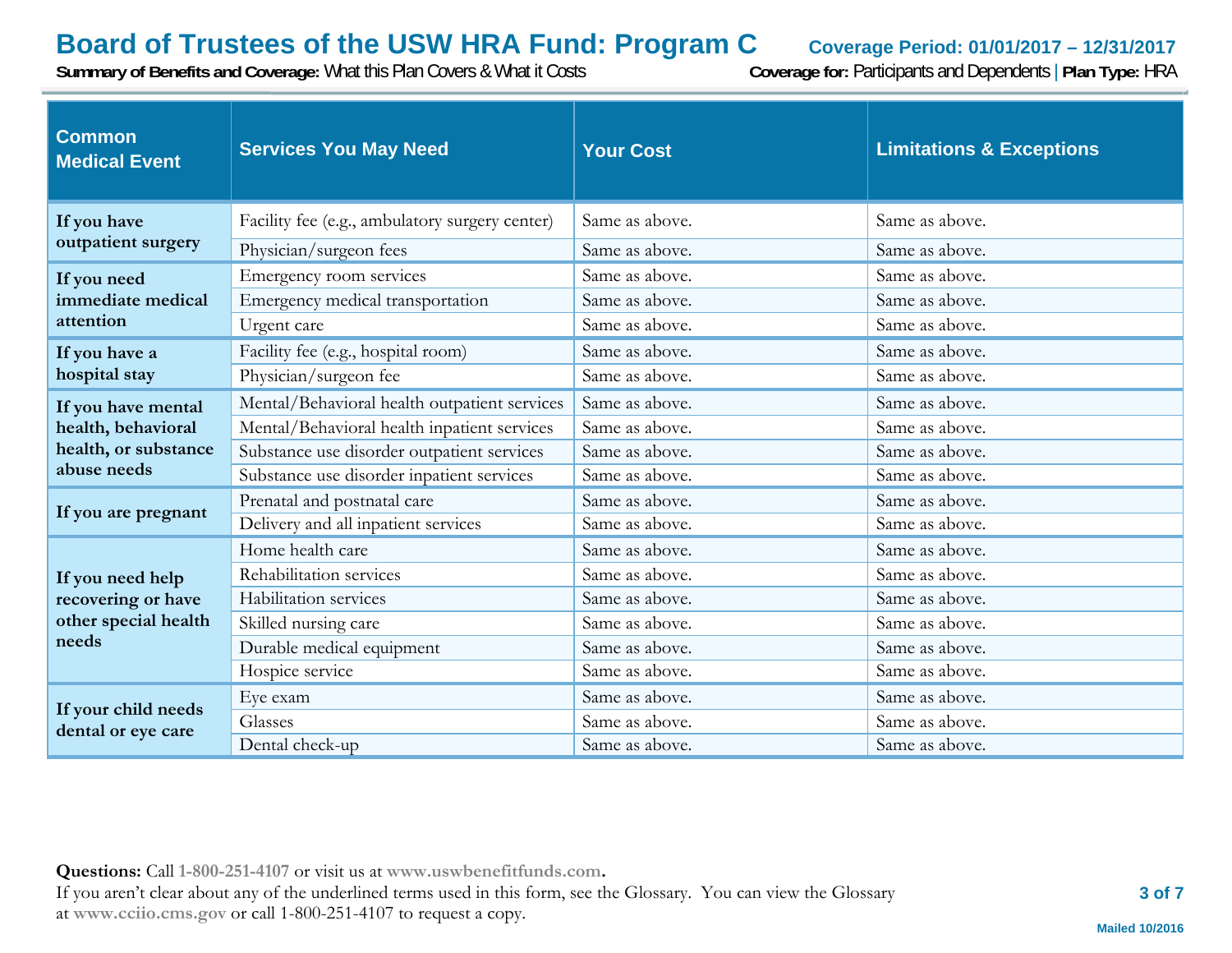0

0

0

0

**Summary of Benefits and Coverage:** What this Plan Covers & What it Costs **Coverage for:** Participants and Dependents | **Plan Type:** HRA

### **Excluded Services & Other Covered Services:**

| Services Your Plan Does NOT Cover (This isn't a complete list. Check your policy or plan document for other excluded services.) |  |
|---------------------------------------------------------------------------------------------------------------------------------|--|
|                                                                                                                                 |  |

- $\bullet$ Acupuncture that is not medically necessary
- $\bullet$  Cosmetic surgery , unless necessary to improve a deformity arising from, or directly related to, a congenital abnormality, personal injury, or disfiguring disease
- Hot tubs, home spas, swimming pools and any expenses incurred for the maintenance of such items
- 0 Over the counter drugs, unless prescribed to treat a medical illness
- 0 Weight loss programs, unless prescribed to treat a medical illness

0

0

0

Private-duty nursing

Routine foot care

Routine eye care (Adult)

**Other Covered Services (This isn't a complete list. Check your policy or plan document for other covered services and your costs for these services.)**

Infertility treatment

Long-term care

the U.S.

- $\bullet$ Bariatric surgery
- $\bullet$ Chiropractic care
- $\bullet$ Dental care (Adult)
- . Hearing aids

# **Your Rights to Continue Coverage:**

If you lose coverage under the plan, then, depending upon the circumstances, Federal and State laws may provide protections that allow you to keep health coverage. Any such rights may be limited in duration and will require you to pay a **premium**, which may be significantly higher than the premium you pay while covered under the plan. Other limitations on your rights to continue coverage may also apply.

Non-emergency care when traveling outside

For more information on your rights to continue coverage, contact the plan at 1-800-251-4107. You may also contact the U.S. Department of Labor, Employee Benefits Security Administration at 1-866-444-3272 or www.dol.gov/ebsa, or the U.S. Department of Health and Human Services at 1-877-267- 2323 x61565 or www.cciio.cms.gov.

**Questions:** Call **1-800-251-4107** or visit us at **www.uswbenefitfunds.com.**  If you aren't clear about any of the underlined terms used in this form, see the Glossary. You can view the Glossary at **www.cciio.cms.gov** or call 1-800-251-4107 to request a copy.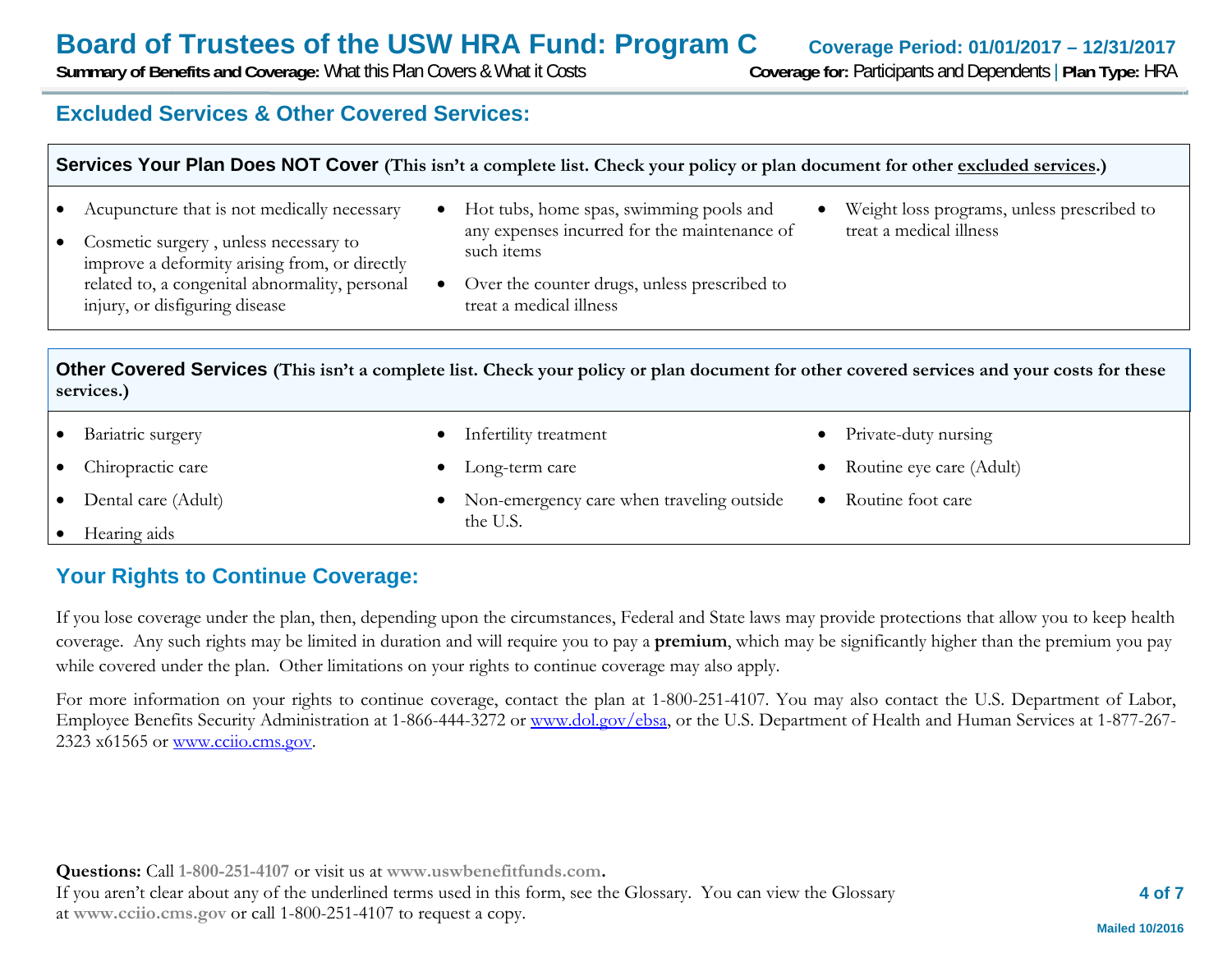**Summary of Benefits and Coverage:** What this Plan Covers & What it Costs **Coverage for:** Participants and Dependents | **Plan Type:** HRA

# **Your Grievance and Appeals Rights:**

If you have a complaint or are dissatisfied with a denial of coverage for claims under your plan, you may be able to **appeal** or file a **grievance**. For questions about your rights, this notice, or assistance, you can contact: the plan at 1-800-251-4107 or <u>ilee@uswbenefitfunds.com</u>. You may also contact the U.S. Department of Labor, Employee Benefits Security Administration at 1-866-444-EBSA (3272) or www.dol.gov/ebsa/health reform.

### **Does this Coverage Provide Minimum Essential Coverage?**

The Affordable Care Act requires most people to have health care coverage that qualifies as "minimum essential coverage." **This plan or policy does provide minimum essential coverage.** 

### **Does this Coverage Meet the Minimum Value Standard?**

The Affordable Care Act establishes a minimum value standard of benefits of a health plan. The minimum value standard is 60% (actuarial value). **This health coverage, by itself, does not meet the minimum value standard for the benefits it provides. However, since the USW HRA Fund is intended to be integrated with your primary health coverage under an employer-sponsored medical plan, please refer to the Summary of Benefits and Coverage for that plan.** 

### **Language Assistance Services:**

Para obtener asistencia en Español, llame al 1-855-450-1874.

––––––––––––––––––––––*To see examples of how this plan might cover costs for a sample medical situation, see the next page.–––––––––––*–––––––––––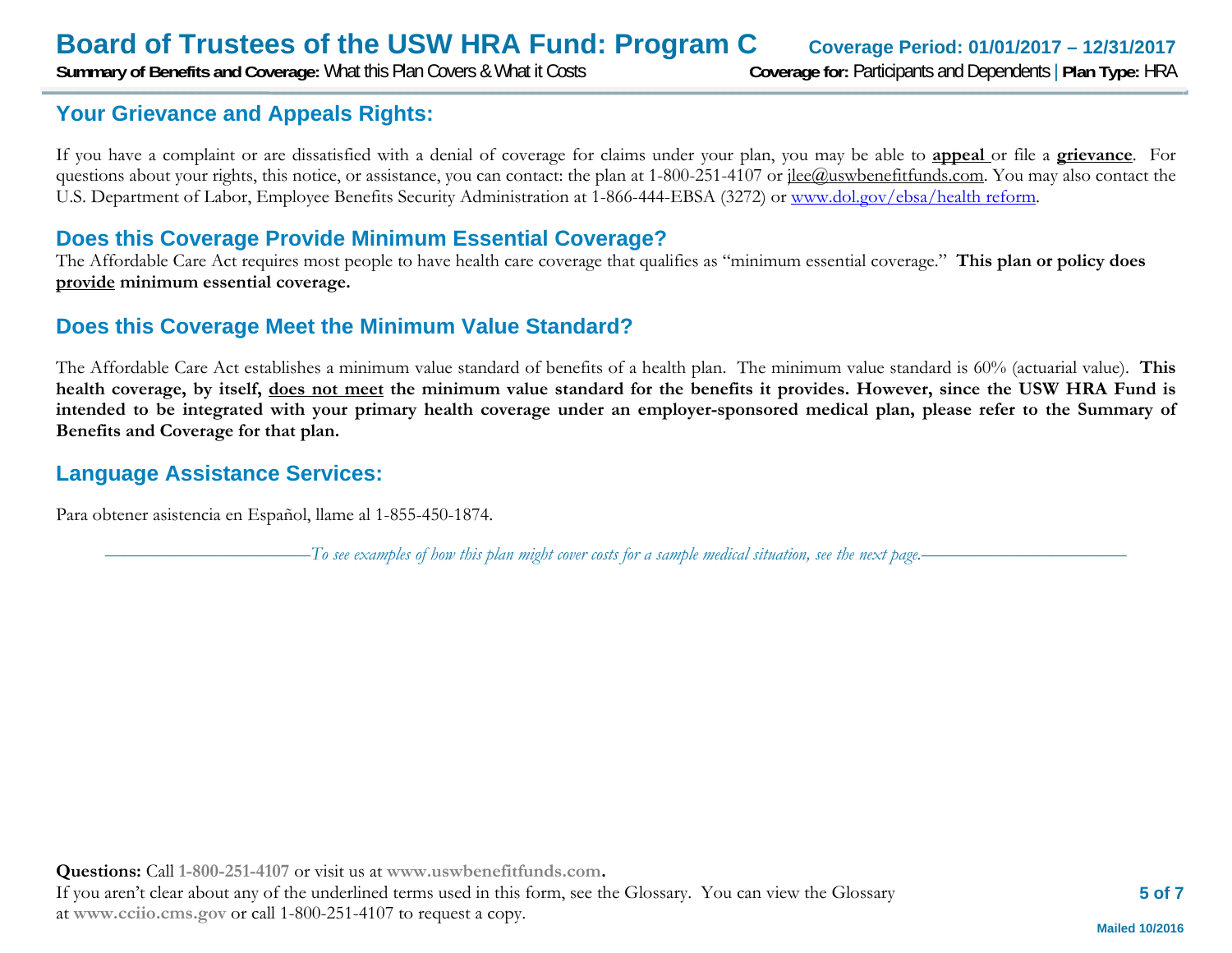**Summary of Benefits and Coverage:** What this Plan Covers & What it Costs **Coverage for:** Participants and Dependents | **Plan Type:** HRA

# **About these Coverage Examples:**

These examples show how this plan might cover medical care in given situations. Use these examples to see, in general, how much financial protection a sample patient might get if they are covered under different plans.



**This is not a cost estimator.** 

Don't use these examples to estimate your actual costs under this plan. The actual care you receive will be different from these examples, and the cost of that care will also be different.

See the next page for important information about these examples.

#### **Having a baby** (normal delivery)

### ■ Amount owed to providers: \$7,540

- **Plan pays** eligible medical expenses up to account limit in your HRA
- **Patient pays** amount above the limit in your HRA and amounts that are not eligible medical expenses

#### **Sample care costs:**

| Hospital charges (mother)  | \$2,700 |
|----------------------------|---------|
| Routine obstetric care     | \$2,100 |
| Hospital charges (baby)    | \$900   |
| Anesthesia                 | \$900   |
| Laboratory tests           | \$500   |
| Prescriptions              | \$200   |
| Radiology                  | \$200   |
| Vaccines, other preventive | \$40    |
| Total                      | \$7,540 |

#### **Patient pays: Amount above the account limit in your HRA and amounts that are not eligible medical expenses**

| Deductibles |  |
|-------------|--|
|             |  |

Copays

Coinsurance

Limits or exclusions

**Total** 

#### **Managing type 2 diabetes** (routine maintenance of a well-controlled condition)

#### ■ Amount owed to providers: \$5,400

- **Plan pays** eligible medical expenses up to account limit in your HRA
- **Patient pays** amount above the limit in your HRA and amounts that are not eligible medical expenses

#### **Sample care costs:**

| Prescriptions                  | \$2,900 |
|--------------------------------|---------|
| Medical Equipment and Supplies | \$1,300 |
| Office Visits and Procedures   | \$700   |
| Education                      | \$300   |
| Laboratory tests               | \$100   |
| Vaccines, other preventive     | \$100   |
| Total                          | \$5,400 |

#### **Patient pays: Amount above the account limit in your HRA and amounts that are not eligible medical expenses**

| Deductibles          |  |
|----------------------|--|
| Copays               |  |
| Coinsurance          |  |
| Limits or exclusions |  |
| Total                |  |
|                      |  |

**Questions:** Call **1-800-251-4107** or visit us at **www.uswbenefitfunds.com.** 

If you aren't clear about any of the underlined terms used in this form, see the Glossary. You can view the Glossary at **www.cciio.cms.gov** or call 1-800-251-4107 to request a copy.